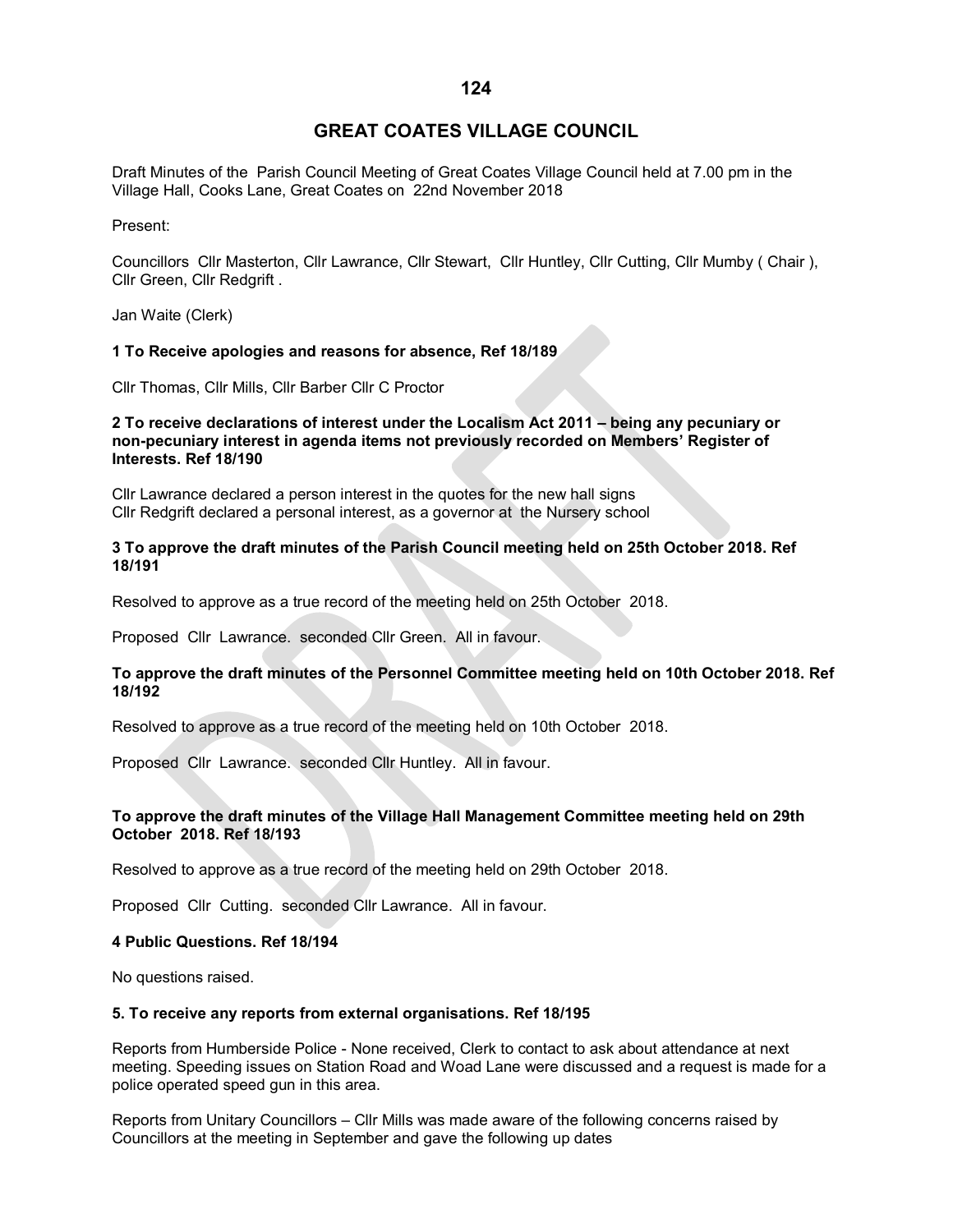Update on re-surfacing of A180 - has raised Councillors concerns with Engie, awaiting response.

Moving the re-cycle bins on Great Coates Road - has been requested from the appropriate department at NELC. Both of the sites have been visited and a decision is to be made, however cost may be an issue

Reports from Council Committee Meetings.

Personnel meeting -

Letter of resignation received from the Clerk and RFO, Mrs J Waite, on 1st November 2018 to take effect from 31st December 2018

Letter of resignation received from the Handyman, Mr T Wimsey, on 4th November to take effect from 30th November 2018

Letter of resignation received from the Caretaker, Miss S Malborough, at meeting held on 30th October 2018 to take effect from 31st December 2018

Letter of resignation received from the Caretaker, Mr P Gregory, at meeting held on 30th October 2018 to take effect from 31st December 2018

The Clerks post and caretakers posts have been advertised, and interviews held.

A new Clerk and RFO, Mr C Thomas has been appointed to start handover with current clerk and RFO on December 4th.

A new caretaker, Mrs C Ward, has been appointed to start handover with current caretakers on December 15th.

A decision on the handyman post has been deferred, as it may be rolled into the caretaker posts.

Village Hall Committee meeting - Christmas event planning is well underway for 8th December.

A second flyer to advertise the event is to be produced, at a cost of £34.

Proposed Cllr Huntley. Seconded Cllr Masterton. All in favour.

The Christmas tree is to be ordered at a cost of £ 130

Proposed Cllr Green. Seconded Cllr Huntley. All in favour.

Electrician to be contacted about the date / time to connect the tree lights.

Committee have applied to CO-OP Communities fund for future funding for hall events.

Great Coates in Bloom - to write to Ward Councillors for a funding donation. The committee have been asked to look at possible sites in the village for council run allotments.

A donation has been received from a resident towards the In Bloom project.

Expenses for the group for Cllr M Stewart of £136.15 were approved, with further expenses of £111.53 to be approved at the december meeting.

Proposed Cllr Huntley. Seconded Cllr Mumby. All in favour.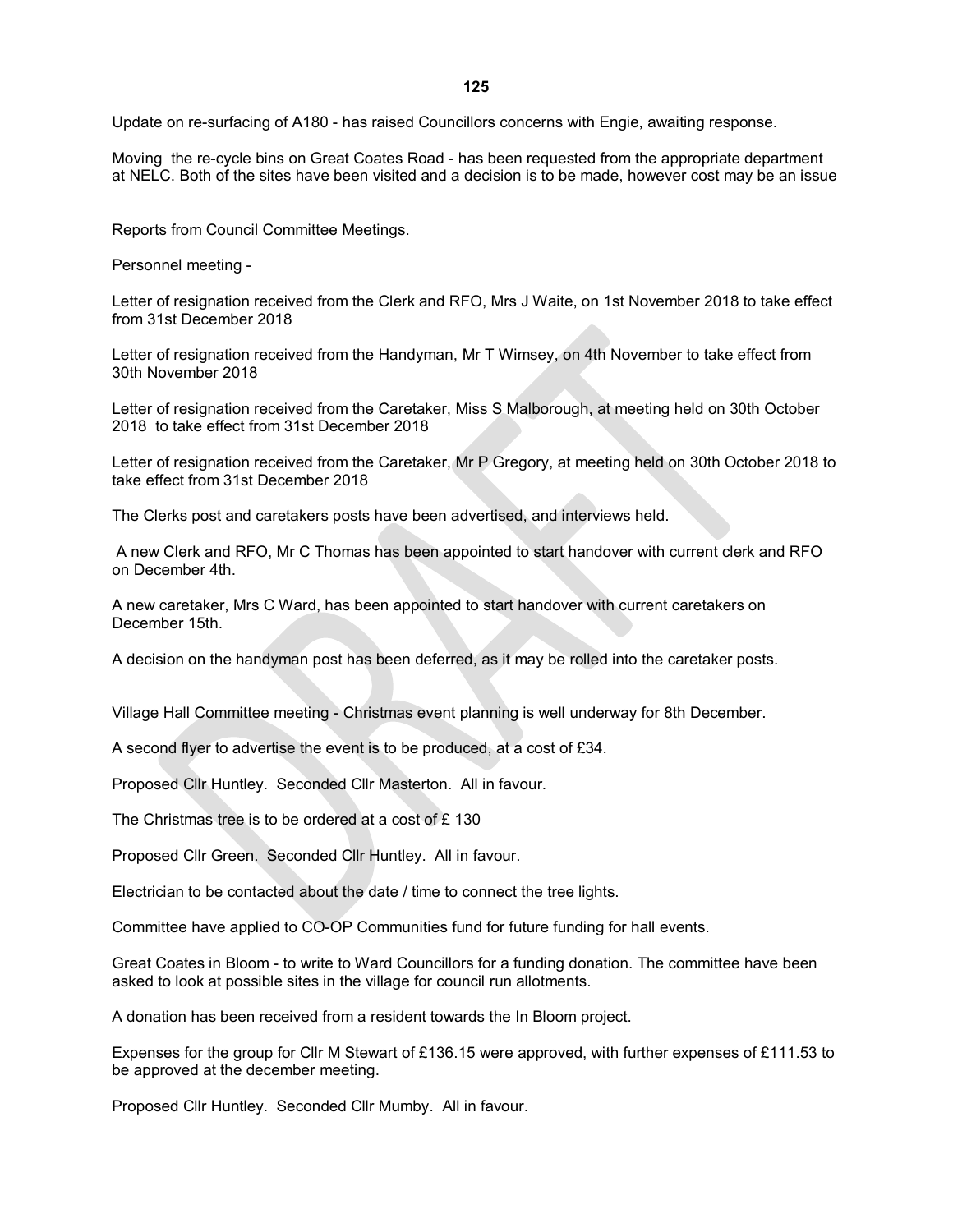# **126**

### **6. Parish matters – To receive any report or consider any appropriate action. Ref 18/196**

a) Village Council Magazine - next issue to be ready for first week in December. Christmas prize draws budget of £75 was approved

Proposed Cllr Green. Seconded Cllr Huntley. All in favour.

A vote of thanks was given to all who have contributed and helped with the production of the magazine this year.

b) work to clear the verge on Newbury Ave should have been done in first week of November, Clerk to speak to contractor.

c) Hall and grounds maintenance - New gate sign for the village hall

Quote 1 £861 plus VAT plus between £237.60 and £1038 plus VAT for gateway fingerpost sign, depending on material type chosen.

Quote 2 £902.47 plus VAT

Quote 3 £1550.00 plus VAT, to also include the 2 new notice boards for Woad Lane and Blackthorne Drive. Has a discount of £200 applied to the price for right to advertise company on the notice boards.

It was proposed to accept quote 3.

Proposed Cllr Green. Seconded Cllr Huntley. All in favour.

d) Repairs needed to mowers. Quotes have been received for the belt replacement of £55.60 and the blade sharpening of £12.15

It was proposed to accept these quotes.

Proposed Cllr Green. Seconded Cllr Mumby. All in favour.

e) Emergency lighting at the hall. One quote has been received, more are to be sort.

f) Council website - It was proposed to delegate the powers for Cllr Cutting, Cllr Green and Cllr Huntley to be able to maintain the website rather than the Clerk, until the new Clerk is in place.

g) Rates, terms and conditions for the hall - Cllr Huntley is to review for the next meeting.

#### **7. Clerk's report. Ref 18/197**

The site of the 2nd de fib for the village - Northern Rail have not yet responded.

A letter has been received, requesting a donation towards the nursery school family and pensioner christmas carol concerts.

A donation of £30 was approved.

Proposed Cllr Green. Cllr Masterton. All in favour.

The items on the action report were discussed:

The new signs for the hall grounds have been ordered.

NELC have now confirmed that they do not own the land where the Christmas tree stands, and the owners Green Belt are to be contacted.